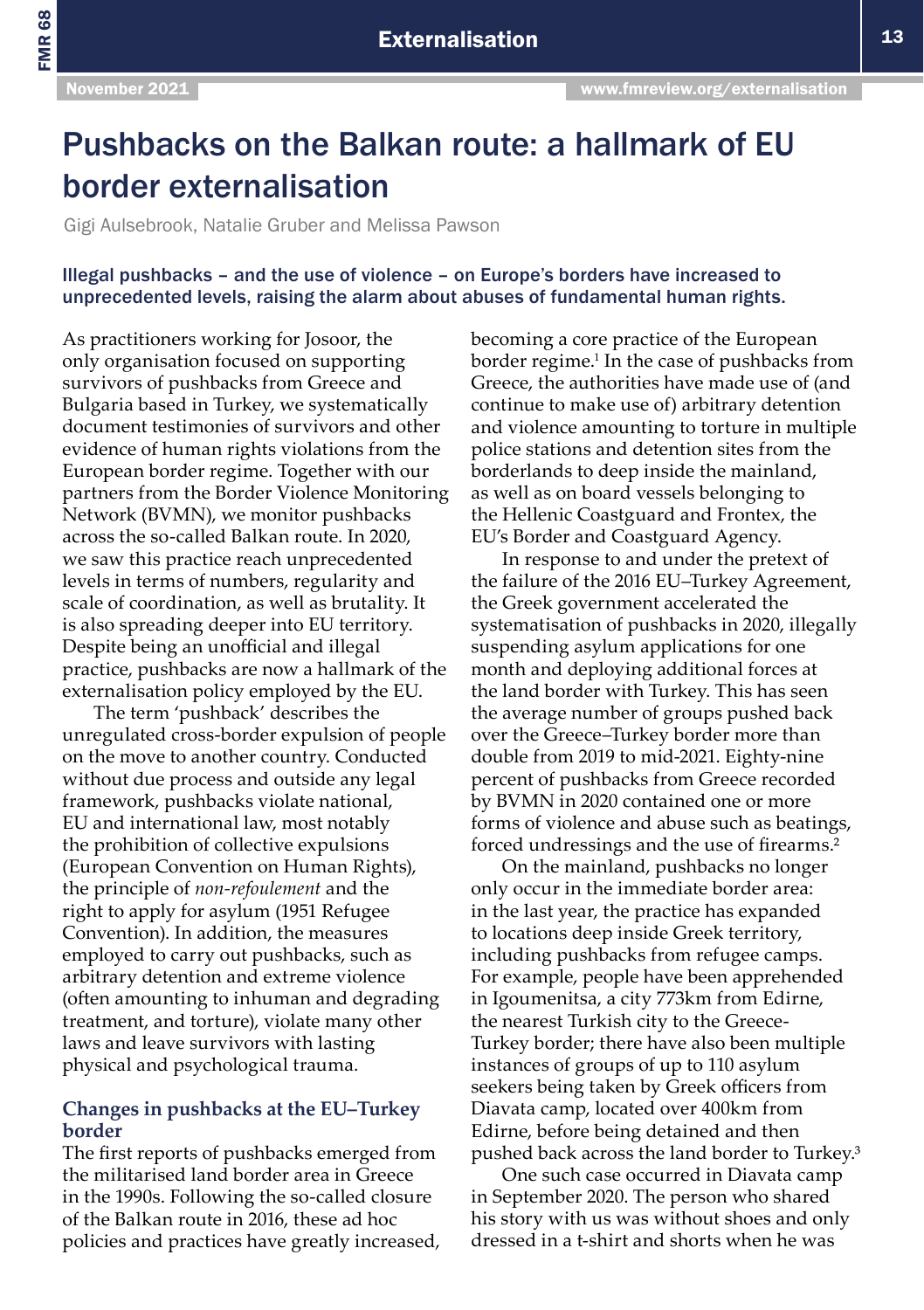FMR 68



An inflatable boat left behind on the Turkish shore of the Evros/ Meriç river, either after crossing or after a pushback.

forced inside a van by police. "They didn't explain […] They pushed us inside the vans and they kicked us," he told us. People who refused to enter the vans were beaten by the police. The group consisted of people from Syria, Afghanistan, Algeria, Morocco and Tunisia. The testimony respondent also reportedly witnessed police "throw away" the identification papers of one person. This accords with multiple reports collected by BVMN in which police destroyed legal documents of people on the move.

2020 has also seen the Hellenic Coast Guard (HCG) employ new tactics in their pushbacks in the Aegean Sea. Until 2017, the HCG was conducting rescues at sea rather than pushbacks. However, in the years leading up to 2020, the HCG began intercepting small boats in Greek territorial waters in order to disable or remove their engines, before using Coastguard ships to make waves to push the dinghies towards Turkish waters. Since 2020, the HCG additionally began taking people from such boats aboard their ships, driving towards Turkish waters and then forcing the migrants onto unmanoeuvrable inflatable life rafts that quickly deflate, and abandoning them at sea.

There is also a worrying and unprecedented trend in which people are being apprehended on land on the Aegean islands, usually at night and with no registration and identification procedure followed, before being taken back to sea and abandoned on life rafts. Hundreds of these cases have been recorded from at least six different Greek islands, indicating the coordinated nature of this practice. In one incident in July 2020, a group containing children and other vulnerable people was detained after arriving in Rhodes and then forced back onto life rafts:

*The whole group of people were put onto a boat. There were 25 people, 15 of them children. One 11-year-old boy was blind. After three and a half hours, the group was transferred onto a floating platform. The blind child almost fell into the water … but luckily one man managed to get hold of him, preventing him from falling into the sea. None of the officers reacted. [The mother of the blind 11-year-old said:] "My son yelled at the Greek soldiers, begging them for mercy and humanity, convinced we would die in that moment." After the group had been transferred onto the platform, they were abandoned at sea. They were drifting for five hours until 4am. Water was coming in and they had to constantly bail it out with their hands in high seas.*

People of a wide variety of nationalities, including Turkish citizens fleeing persecution, are pushed back to Turkey. Fifty-two percent of groups subjected to torture or inhuman and degrading treatment by Greek authorities in the pushbacks recorded by BVMN contained children and minors. Dozens of cases included registered asylum seekers with valid residence permits in Greece. Several cases also included people with refugee status with valid residence permits and travel documents from other EU countries, who were in Greece to visit relatives or search for missing loved ones.<sup>4</sup>

## **Pushbacks as a pillar of the EU's border regime**

Pushbacks are not confined to Greece. They occur in many EU Member States and frequently across several countries in